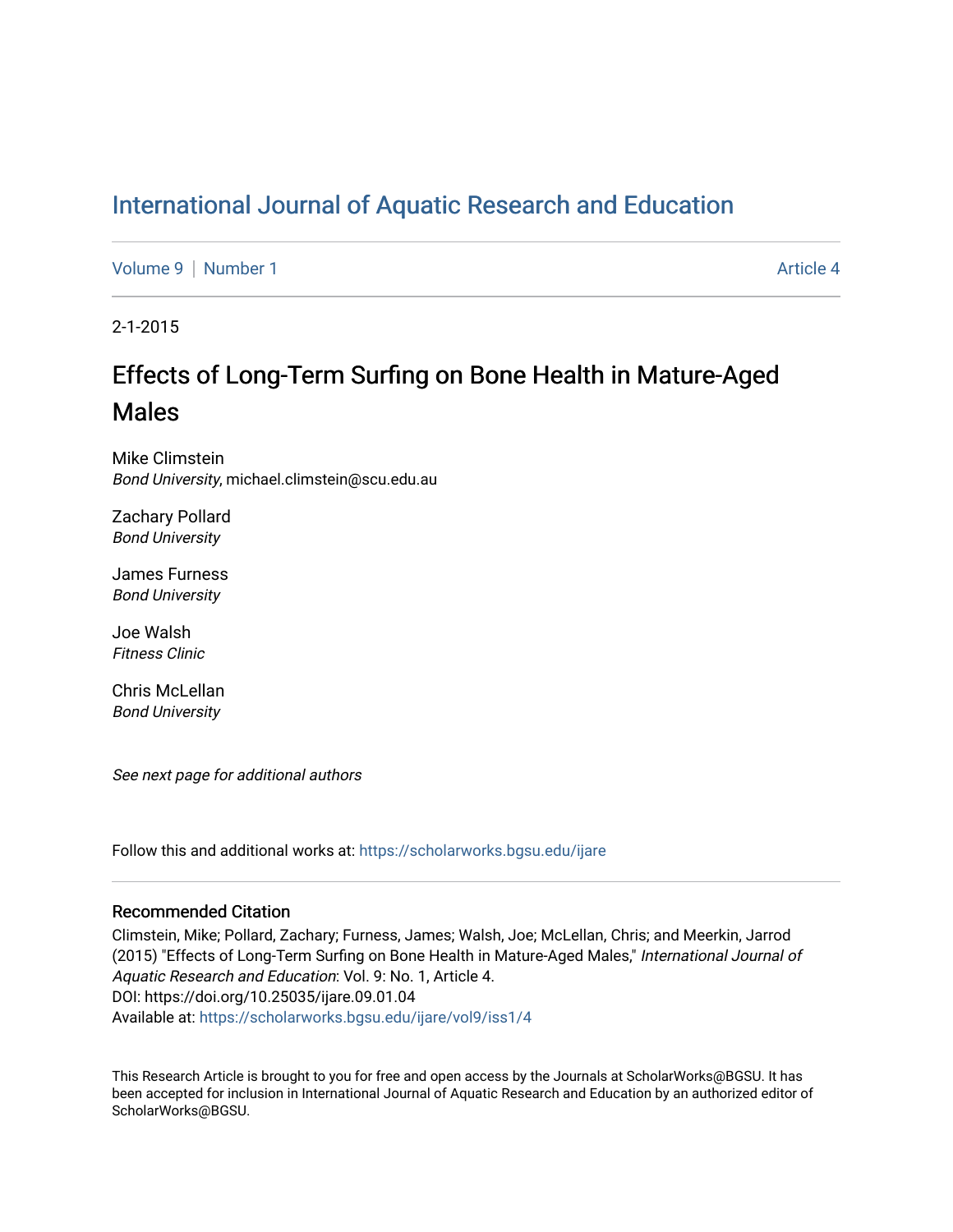# Effects of Long-Term Surfing on Bone Health in Mature-Aged Males

# Authors

Mike Climstein, Zachary Pollard, James Furness, Joe Walsh, Chris McLellan, and Jarrod Meerkin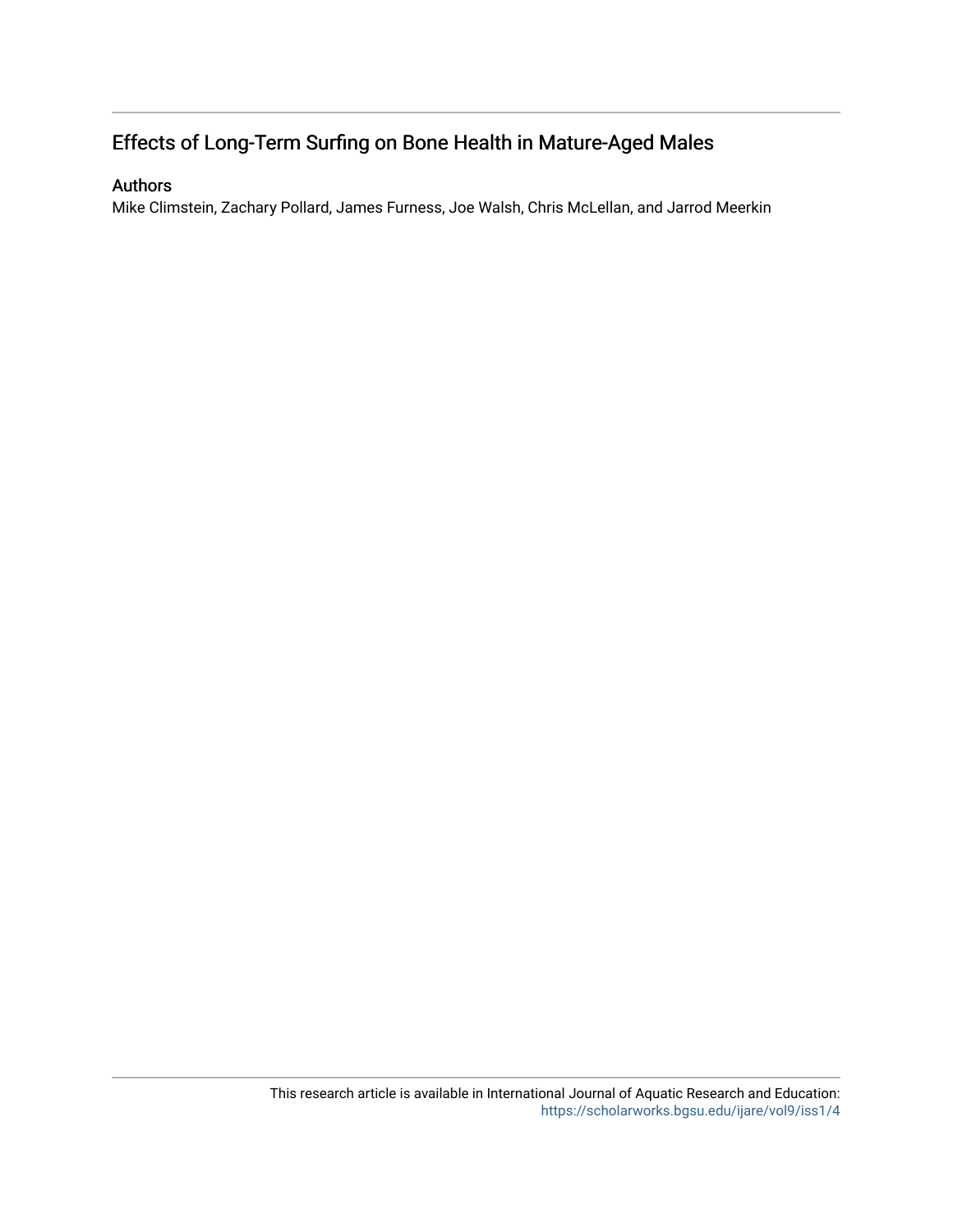*International Journal of Aquatic Research and Education*, 2015, 9, 24-37 http://dx.doi.org/10.1123/ijare.2014-0069 © 2015 Human Kinetics, Inc.

# **Effects of Long-Term Surfing on Bone Health in Mature-Aged Males**

### **Mike Climstein, Zachary Pollard, James Furness**

Bond University

#### **Joe Walsh**

Fitness Clinic

# **Chris McLellan**

Bond University

## **Jarrod Meerkin**

MeasureUp

Low mechanical loading aquatic activities such as swimming and scuba diving have identified decreased bone mineral density (BMD); however, the effects of long-term surfing on bone health remains uninvestigated. This was a cross-sectional observational study with two groups: surfers  $(n = 11)$  with 40 years surfing experience and age and gender-matched sedentary controls (*n* = 10). Data collected included physical activity questionnaires, biomarkers, BMD, bone mineral content, and body composition. Surfers demonstrated a significantly  $(p < .05)$  higher mean BMD in the arms (+18.8%), trunk (+26.1%), ribs (+27.2%), spine (+39.5%), and lumbar spine (+22.8%). Surfers also exhibited a significantly ( $p < .05$ ) higher BMC in the arms, trunk, ribs, spine, and pelvis. Surfers also had a significantly higher ( $p = .046$ ) lean muscle mass in their arms ( $+16.8\%$ ). Our results indicate long-term participation in surfing is beneficial to bone health and may be an ideal physical activity for middle-aged aquatic enthusiasts.

*Keywords:* aquatic exercise, bone mineral density, bone mineral content, surf

Surfing has been a popular recreational aquatic activity in Australia since it was first introduced in the 1950s and 1960s with its popularity growing off the back of

Mike Climstein, Zachary Pollard, James Furness, and Chris McLellan are with Bond University, Gold Coast, Queensland, Australia. Joe Walsh is with the Fitness Clinic and Jarrod Meerkin is with MeasureUp, both in Sydney, New South Wales, Australia. Address author correspondence to Mike Climstein at waterbasedresearch@outlook.com.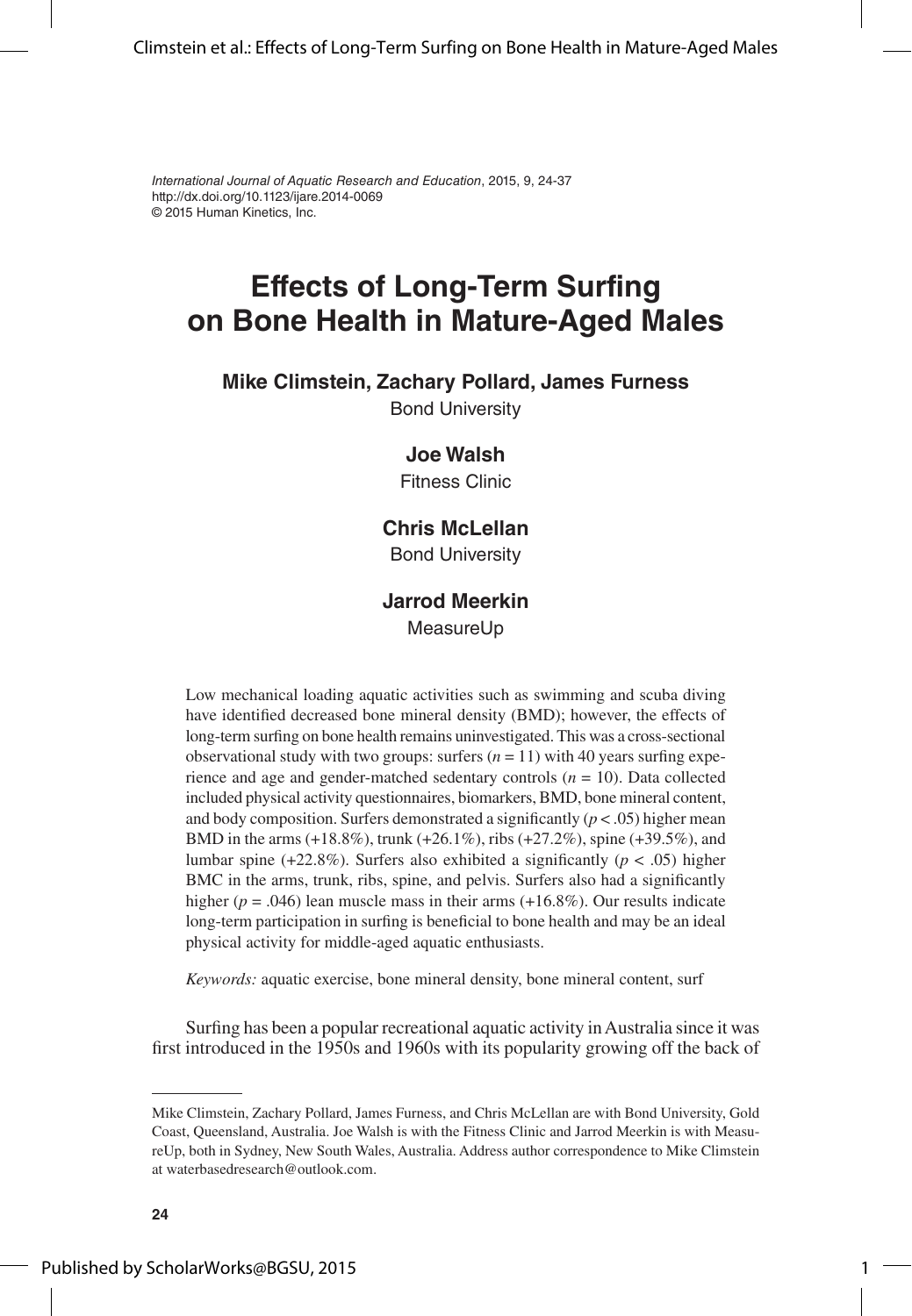the Malibu surf board made famous in the 1940s in California. In Australia, it is estimated there are currently over 2.7 million recreational surfers, with approximately one in 10 Australians participating in this aquatic activity and one third of nonsurfers interested in learning to surf (Stark, 2013). Despite the popularity, concern has been raised with regard to the questionable bone-loading challenges of aquatic activities which includes surfing (Becker, 2009).

Bone health is an important factor of aging and it is well recognized that weightbearing physical activity can have a positive effect on bone health (Warner, Shea, Miller, & Shaw, 2006). The forces applied to bone ultimately affect the balance between osteoclastic (bone breakdown) and osteoblastic (bone formation) activity (Iolascon, Resmini, & Tarantino, 2013). Compressive force loading of the musculoskeletal system during ambulatory movements such as running and squatting exercise results in bone having greater osteoblastic activity opposed to osteoclastic activity and therefore an improved bone strength and mass (Chen, Liu, You, & Simmons, 2010). Conversely, participation in nonweight bearing aquatic activities such as scuba diving and swimming has been shown to be detrimental to bone health (Warner et al., 2006). Hwang, Bae, Hwang, Park, and Kim (2006) reported that the time spent in the water by breath-hold divers is proportional to the reduction in BMD. Pereira Silva et al. (2004) investigated the BMD of professional scuba divers and observed there was a significantly lower BMD in divers ( $p < .05$ ) in both their spine (-3.53%) and hip (-4.80%) compared with age and gender-matched controls**.** Bellew and Gehrig (2006) investigated female recreational swimmers and reported they had a significantly ( $p < .001$ ) lower BMD than controls and soccer athletes ( $p$ ) = .001). Similarly, Taaffe et al. (1995) investigated the BMD in female gymnasts, swimmers and age and gender-matched controls. Gymnasts exhibited the highest BMD in the hip  $(1.117g/cm^2, SD \pm 0.110)$ , followed by the controls  $(0.974g/cm^2,$  $SD \pm 0.105$ ). Swimmers demonstrated the lowest BMD in the hip  $(0.875g/cm^2, SD$  $\pm$  0.105), 10.16% lower than the controls ( $p = .0001$ ). The effects of swimming on BMD has also been evaluated in mature-aged (65 years and older) swimmers who competed in the National Senior Olympic Games. Velez et al. (2008) concluded that elderly males who completed only swimming as exercise should participate in moderate impact activities for their skeletal health.

Currently there is a lack of understanding with respect to aquatic activities on BMD as evidenced by a recent systematic review (SR) (Gómez-Bruton, Gonzalez-Aguero, Gomez-Cabello, Casajus, & Vicente-Rodriguez, 2013) which reported mixed findings. A total of four studies completed on adults 40 years of age and older who were swimmers were found to have a higher upper limb BMD compared with the control groups. These studies however did not take into account other physical activities or calcium intake, all variables the authors recognized as affecting BMD. The same SR also reported four studies which investigated older recreational swimmers, which found a lower mean BMD values in the legs, lumbar spine, and hip as compared with controls. These findings suggest benefits in BMD may be associated to the upper limbs only within swimming subgroups.

Surfing has also been shown to be a low impact activity with very low ground reaction forces while sitting and paddling (0.73–0.76 N/kg) (Loveless, 2014). The pop up phase, which involves going from the seated position straddling the board and paddling to standing has been shown to be associated with a higher ground reaction force  $(9.56 \pm 1.25 \text{ N/kg})$  (Eurich et al., 2010). However, time and motion

2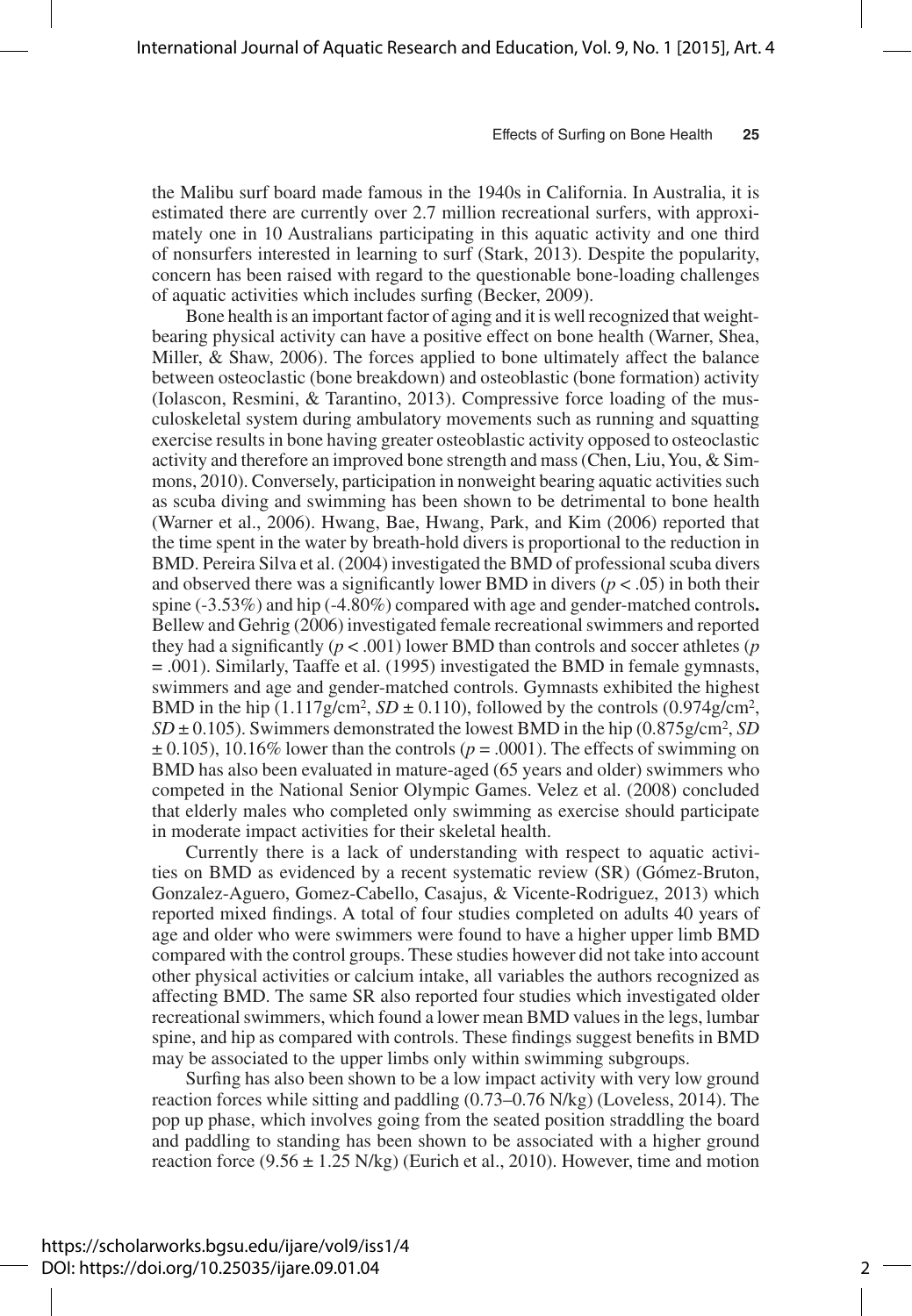analysis of recreational surfers conducted by Watsford, Murphy, & Coutts (2006) reported a 60 min recreational surfing session involved 34% sitting, 55% slowmoderate paddling, 8% fast paddling, and only 3% wave riding. Therefore, the total stimulus of high ground reaction forces on bone is limited to only 1.8 min (i.e., 3.0%) while surfing, hence the positive bone remodeling potential of surfing would be significantly low. Secomb, Sheppard, and Dascombe (2014) recently supported these findings and reported surfers were riding waves only 2.5% of a 2 hr surfing session.

Given surfers spend the majority of the time (97%) in a reduced quasi-weight bearing environment we suspect this may result in increased osteoclastic activity. Without adequate stimulus, osteoclastic activity will exceed osteoblastic activity and result in decreased BMD and subsequently an increased risk of fracture (Duan, Duboeuf, Munoz, Delmas, & Seeman, 2006).

Given the lack of research investigating bone health in mature-aged surfers, the primary aim of this research project was to assess the bone mineral density and bone mineral content in mature-aged male surfers and their age and gendermatched counterparts. We hypothesized the lack of mechanical loading associated with long-term surfing would result in lower BMD and BMC. A secondary aim was to determine if differences existed in segmental body composition, specifically lean mass between the two groups.

# **Method**

This research used a cross-sectional observational study design. Approval to conduct this study was provided by the Bond University Human Research Ethics committee (RO1655).

### **Data Collection**

To investigate the effects of chronic surfing, middle-aged surfers with a minimum of 40 years surfing experience and age and gender-matched sedentary controls for comparison were recruited as participants. To locate potential surfers, local board riding clubs were contacted and informed of the research. Sedentary controls were attained through advertisements at the university and local community cafes. All potential participants were initially screened for smoking status, prescribed medications, or disorders that would affect bone turnover, medical history of osteopaenia or osteoporosis, and previous or current activity that would significantly affect BMD or BMC (employment or recreational). Participants who had or were currently completing any form of resistance or weight training were excluded from participation.

Individuals who passed the initial screening were invited to participate in this study. Upon arrival to the Water Based Research Unit located at the Bond University Institute of Health and Sport, potential participants were provided with an explanatory statement of the research and encouraged to ask any questions. If agreeable to the tests and procedures, they then provided written informed consent. The participants then completed three questionnaires. Two surveys quantified their past bone specific physical activity (pBPAQ) and current bone specific physical activity (cPBAQ) (Weeks  $\&$  Beck, 2008); the third survey quantified participants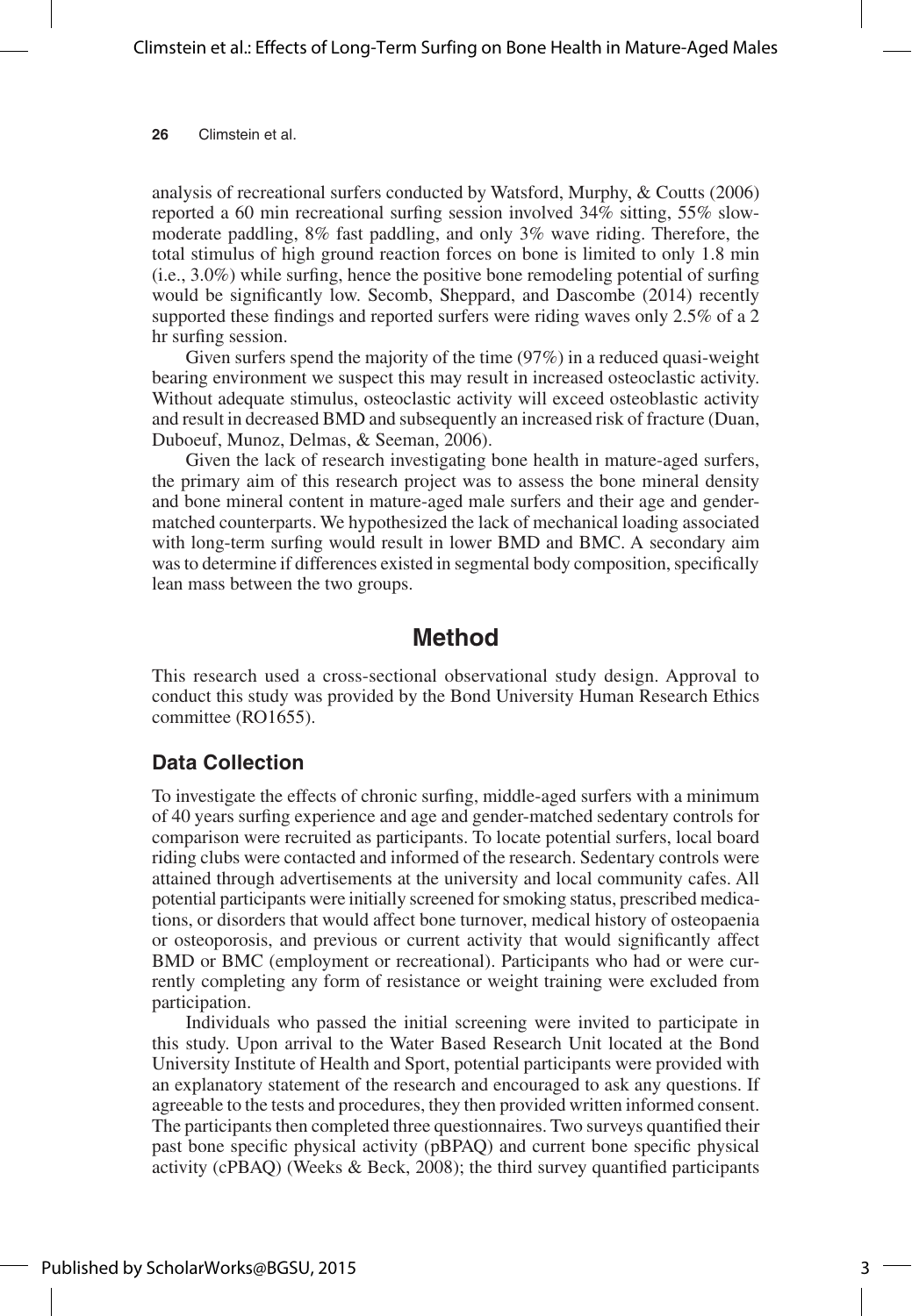current calcium intake from the Osteoporosis International website (International Osteoporosis Foundation, 2014). Participants were requested to remove their shirt, slacks, shoes, and socks to assess their height on a standard medical balance scale (Seca, 700, Hamburg, Germany); waist circumference was measured using a standard steel metal tape. Participants were then escorted to the bone and body composition laboratory to undergo a dual-energy x-ray absorptiometry (DXA) scan (General Electric, Prodigy Pro, Madison, Wisconsin, USA) for measurement of total body mass, as well as analysis of BMD, BMC, and segmental body composition. A total body scan was selected as this has been shown to provide the identification of osteoporosis at numerous skeletal sites and data on body composition (Melton et al., 2005). All participants were scanned according to Australian Institute of Sport best practice protocols for a total body scan (Nana, Slater, Hopkins, & Burke, 2012). Before conducting the full study, a pilot study was conducted to determine the reliability of data collection and analysis of the DXA scans.

Lastly, all participants were provided with a pathology request to have the biomarkers serum carboxy-terminal collagen crosslinks (CTX, osteoclastic-activity) and serum procollagen type 1 n-terminal propeptide (P1NP, osteoblastic-activity) analyzed by a commercial pathology laboratory (Sullivan Nicolaides Pathology, Gold Coast, Queensland). Both CTX and P1NP have been shown to be the best biomarkers to determine the current status for bone resorption (bone loss), bone formation, and prediction of fracture (Vasikaran et al., 2011).

### **Data Analysis**

Normality was assessed by investigating kurtosis, skewness, Q-Q plots, as well as the Kolmogorov-Smirnov test with the Lilliefors significance correction. Statistical significance between group differences was determined using independent samples *t* tests. A bivariate Pearson correlation was used to assess relationship between variables, alpha was set a priori at *p* < .05 to determine statistical significance. All statistical analyses were completed using the IBM Statistical Package for the Social Sciences (SPSS, Version 20.0) software program.

### **Results**

A total of 21 mature-aged, nonsmoking males volunteered to participate in this study. Following screening, 11 active surfers with a minimum of 42 years consecutive surfing experience and 10 aged and gender-matched sedentary controls completed all surveys (past physical activity, current physical activity, and calcium intake) and tests (physiological and pathology).

With regard to surf specific demographics, surfers had a mean surfing experience of 49.6 years  $(SD \pm 5.2)$  and surfed approximately 4 days per week (mean 4.0 d,  $SD \pm 1.5$ ), although some surf participants were surfing up to 7 days each week. With regard to surfing stance, 54% of the surfers had a goofy stance (right foot forward). All surfing participants used longboards which ranged in length from 9–10 ft (2.74–3.05 m).

Table 1 depicts the surfers and control group characteristics. There were no significant differences between the groups demographic characteristics; however, surfers were marginally older (+5.9%), slightly heavier (+12.4%) with a corre-

4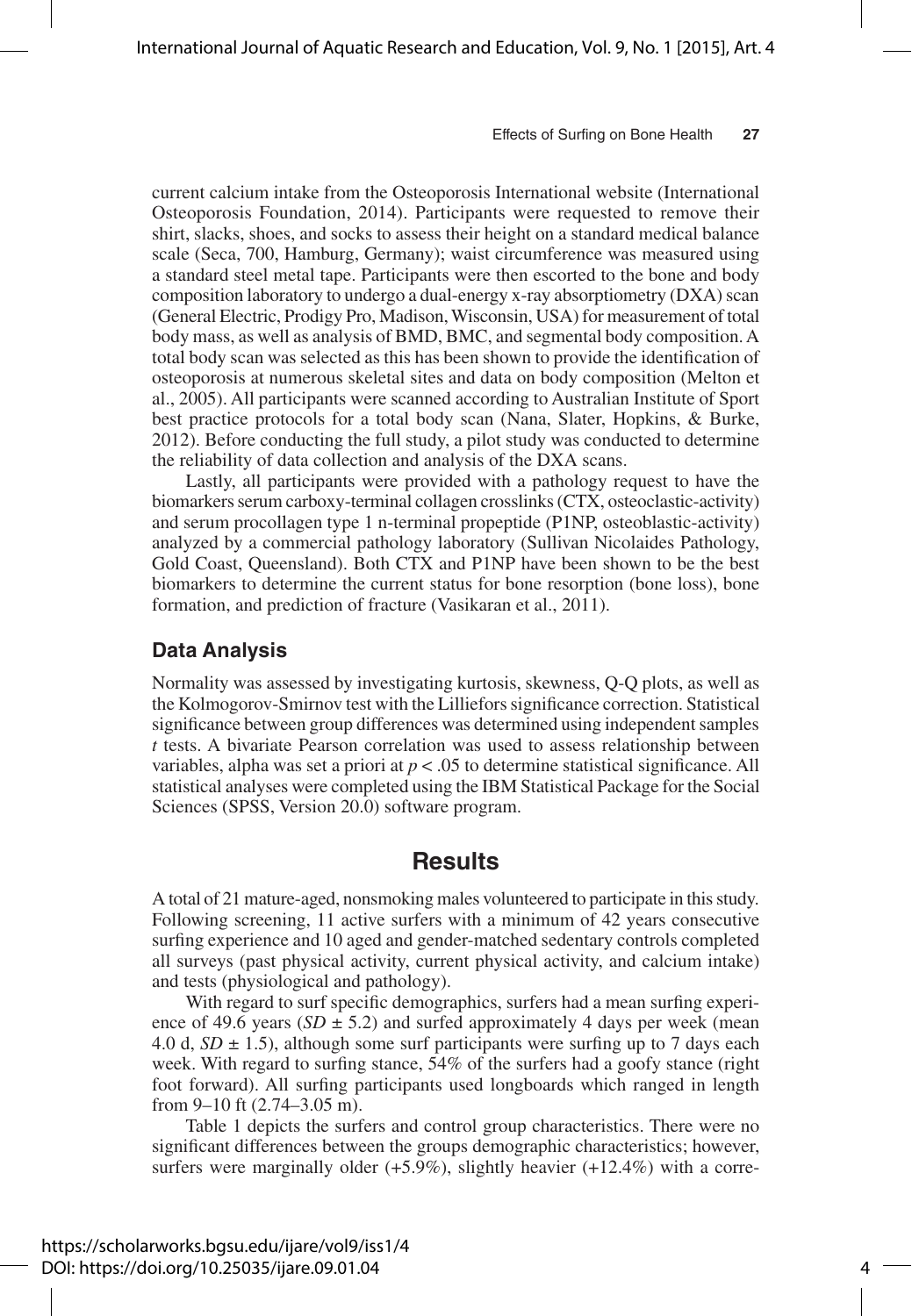| <b>Parameter</b>          | Surfers $(n = 11)$     | Controls $(n = 10)$   | P value |
|---------------------------|------------------------|-----------------------|---------|
| Age $(yrs)$               | $63.3 (\pm 4.7)$       | 59.7 $(\pm 4.5)$      | 0.091   |
| Weight (kg)               | $92.9 \ (\pm 18.9)$    | $82.6 (\pm 16.9)$     | 0.202   |
| Lean mass $(kg)$          | $58.09 \ (\pm 6.59)$   | $53.50 \ (\pm 6.45)$  | 0.125   |
| Fat mass (kg)             | $31.47 \ (\pm 14.78)$  | $25.80 \ (\pm 10.94)$ | 0.334   |
| Percent fat $(\% )$       | $33.35 \ (\pm 9.10)$   | $31.30 \ (\pm 6.70)$  | 0.571   |
| Waist circumference (cm)  | $102.18 \ (\pm 13.90)$ | $93.55 \ (\pm 13.28)$ | 0.164   |
| pBPAQ score               | 59.9 $(\pm 54.4)$      | 49.7 $(\pm 39.9)$     | 0.632   |
| cBPAQ score               | $1.4 (\pm 3.2)$        | $1.9 \ (\pm 3.0)$     | 0.657   |
| Calcium intake (% of RDI) | $106.5 (\pm 48.6)$     | $100.2 (\pm 49.4)$    | 0.773   |

**Table 1 Demographic Characteristics of Surfers and Controls (Mean (±** *SD***))**

sponding lower lean mass  $(-4.1\%)$ , higher fat mass  $(+21.9\%)$ , and larger  $(+6.1\%)$ waist circumference. There was also no significant difference between the groups past (pBPAQ) or current (cBPAQ) bone specific physical activity. On average, both groups met the daily recommended dietary intake (RDI) requirements for calcium.

## **Intrarater Reliability**

Before conducting the DXA study we used a sample population  $(n = 8)$  to assess the intrarater reliability with regard to collecting and analyzing BMD, BMC, lean mass, and fat mass. One investigator analyzed all scans. There were no significant differences between the two scans with the absolute intrarater reliability ranging from 0.02% (total BMD) to 1.61% (total fat mass). The intraclass correlation coefficient (ICC) is recognized as the preferred test retest correlation coefficient and was the method used to determine reliability in this study (Lexell & Downham, 2005). A two-way mixed model was used to determine reliability between measure one and measure two within the same session  $(ICC_{3,1})$ . With regard to BMD, the ICC was 0.998 (CI 0.991–1.000), BMC ICC was 0.994 (CI 0.973–0.999), lean mass ICC was 0.989 (CI 0.953–0.997), and fat mass ICC was 0.995 (CI 0.976–0.999). All of these values represent excellent reliability according to the recommendations of Fleiss (1986).

## **Segmental Bone Mineral Density and Bone Mineral Content**

There were significant differences identified between the two groups in the upper body and trunk with regard to BMD and BMC. With regard to BMD, surfers were found to have a significantly ( $p < .05$ ) higher BMD in the arms (+12.8%), trunk  $(+19.6\%)$ , ribs  $(+16.5\%)$ , spine  $(+21.2\%)$ , and lumbar spine  $(L_1$  to  $L_4$ ,  $+21.2\%)$ . A trend of a higher BMD in the surfing group with regard to the legs  $(+7.0\%)$  was also identified, though this was nonsignificant  $(p = .157)$ . A correlation between total body BMD and total lean mass identified a significant, positive association

**<sup>28</sup>** Climstein et al.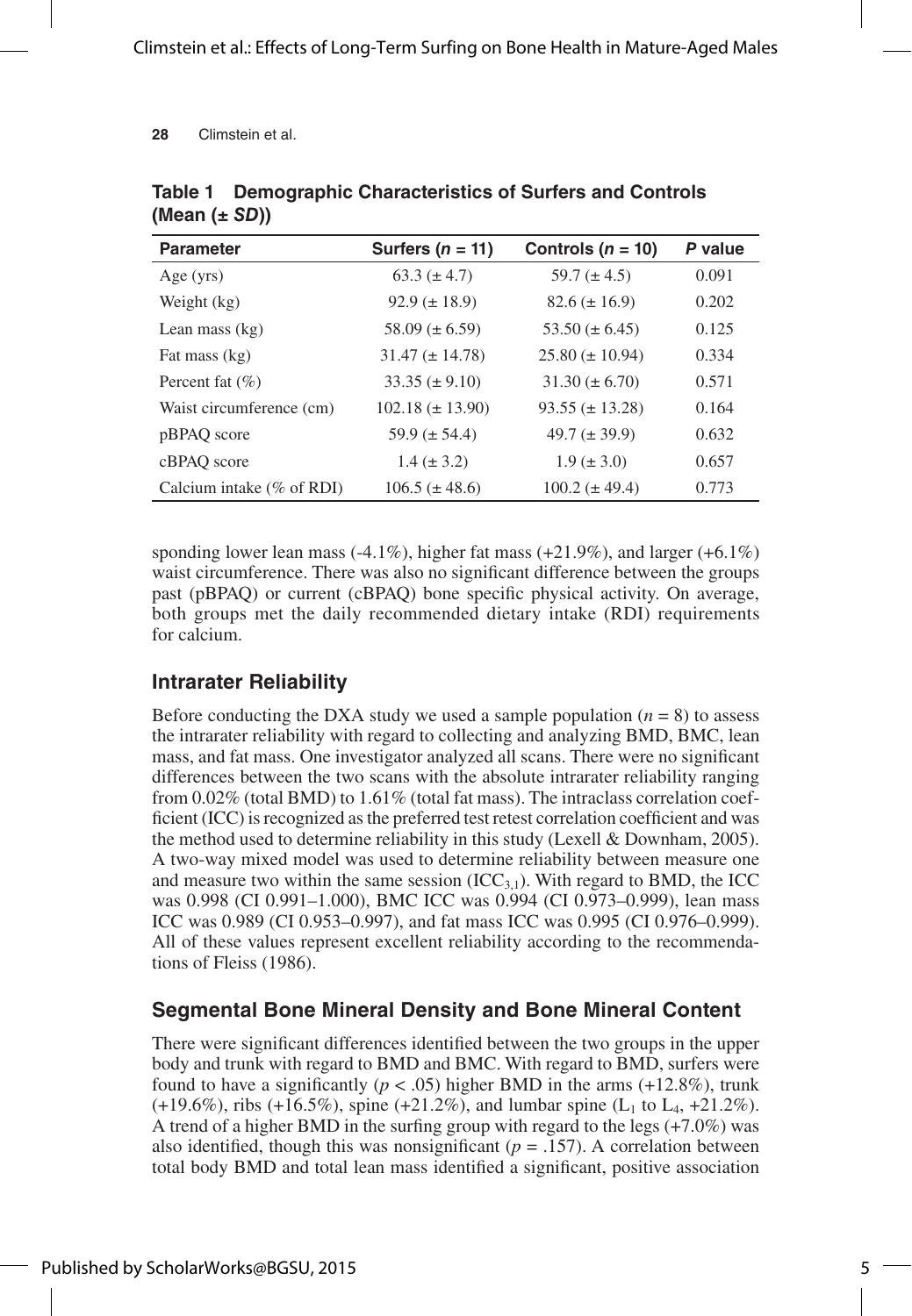$(p = .008, r = .561)$ ; therefore, the significant differences observed in overall BMD was attributed, in part, to an increased lean mass in the surfers. There was also a significant ( $p = .001$ ), positive association ( $r = .687$ ) between total arms BMD and lean mass.

With regard to BMC, we also identified a number of body segments where surfers had a significantly  $(p < .05)$  higher BMC as compared with sedentary controls. Surfers had a significantly higher BMC in the arms  $(+18.8\%)$ , trunk  $(+26.1\%)$ , ribs  $(+27.2\%)$ , spine  $(+39.5\%)$ , and pelvis  $(+24.1\%)$ ; there was, however, a nonsignificant trend for a higher BMC in the legs (+6.9%). Segmental BMD and BMC results between groups are depicted in Table 2.

### **Segmental Body Composition**

The DXA total body scan also identified a significant difference between the groups with regard to muscle mass (Table 3). Figure 1 illustrates the output screen with the cut lines (black) visible which allows accurate differentiation of the various body segments. Surfers, as a group, displayed a significantly  $(p < .05)$  higher absolute lean mass in their arms (+16.8%) as compared with sedentary controls. However, when lean mass was compared as a percentage of total body mass, there was no difference between the groups ( $p = .387$ ). In addition, there was no significant

| <b>Parameter</b>                                        | Surfers $(n = 11)$        | Controls $(n = 10)$              | P value |  |  |
|---------------------------------------------------------|---------------------------|----------------------------------|---------|--|--|
| <b>Bone Mineral Density</b>                             |                           |                                  |         |  |  |
| Total body BMD (g/cm <sup>2</sup> )                     | $1.375 \ (\pm 0.152)$     | $1.274 \ (\pm 0.104)$            | 0.096   |  |  |
| Arms $(g/cm2)$                                          | $1.231 \ (\pm 0.100)$     | $1.091 (\pm 0.862)$              | 0.003   |  |  |
| Legs $(g/cm2)$                                          | $1.367 \ (\pm 0.165)$     | $1.278 \ (\pm 0.099)$            | 0.157   |  |  |
| Trunk $(g/cm2)$                                         | $1.212 \ (\pm 0.204)$     | $1.013 \ (\pm 0.162)$            | 0.024   |  |  |
| Ribs $(g/cm^2)$                                         | $1.011 (\pm 0.136)$       | $0.868 \left( \pm 0.111 \right)$ | 0.017   |  |  |
| Spine $(g/cm2)$                                         | $1.471 (\pm 0.225)$       | $1.204 \ (\pm 0.279)$            | 0.026   |  |  |
| Lumbar spine<br>$(L_1 \text{ to } L_4, \text{ g/cm}^2)$ | $1.468 \ (\pm 0.240)$     | $1.195 \ (\pm 0.240)$            | 0.023   |  |  |
| Pelvis $(g/cm^2)$                                       | $1.170 \ (\pm 0.189)$     | $1.063 \ (\pm 0.149)$            | 0.172   |  |  |
| <b>Bone Mineral Content</b>                             |                           |                                  |         |  |  |
| Arms $(g)$                                              | $522.45 \ (\pm 77.295)$   | $439.80 \ (\pm 53.991)$          | 0.011   |  |  |
| Legs $(g)$                                              | $1120.73 \ (\pm 205.613)$ | $1113.20 \ (\pm 1116.057)$       | 0.162   |  |  |
| Trunk $(g)$                                             | $1055.64 \ (\pm 213.813)$ | $837.30 \ (\pm 175.707)$         | 0.020   |  |  |
| Ribs(g)                                                 | $348.55 (\pm 72.697)$     | $274.10 \ (\pm 61.557)$          | 0.021   |  |  |
| Spine (g)                                               | $301.82 \ (\pm 78.999)$   | $216.30 \ (\pm 75.554)$          | 0.020   |  |  |
| Lumbar spine $(L_1$ to $L_4$ , g)                       | $90.82 \ (\pm 25.58)$     | $74.30 \ (\pm 31.75)$            | .203    |  |  |
| Pelvis $(g)$                                            | $406.82 \ (\pm 84.936)$   | $327.90 \ (\pm 62.115)$          | .026    |  |  |

**Table 2 Segmental Bone Mineral Density and Bone Mineral Content of Surfers and Controls. Results Expressed as Mean (±** *SD***)**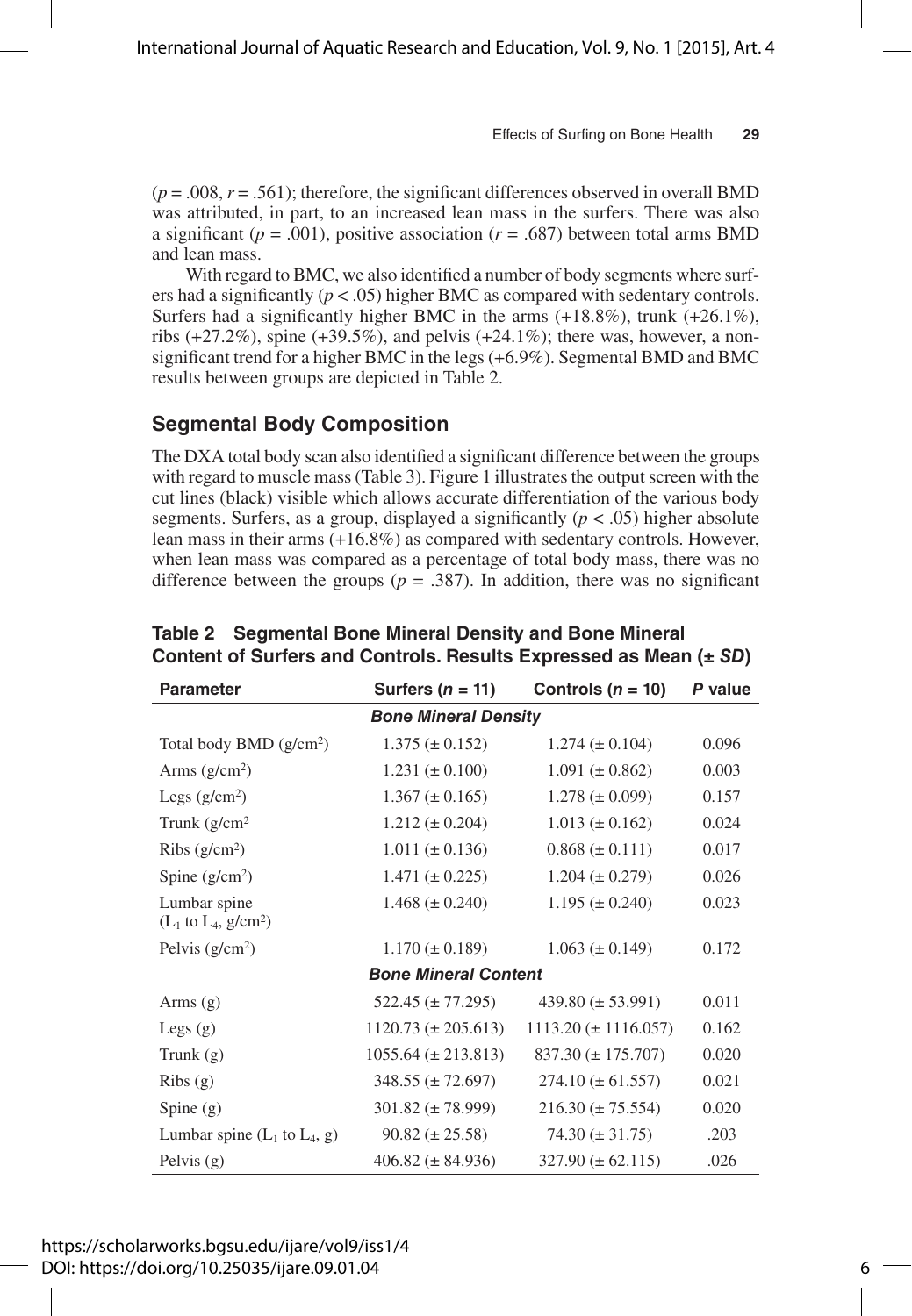| <b>Parameter</b>      | Surfers $(n = 10)$      | Controls $(n = 10)$     | P value |
|-----------------------|-------------------------|-------------------------|---------|
| Arms lean mass $(g)$  | $7814.8 \ (\pm 1220.9)$ | $6690.0 \ (\pm 1192.7)$ | 0.046   |
| Arms fat mass (g)     | $3924.6 (\pm 2067.2)$   | $2696.6 (\pm 868.0)$    | 0.098   |
| Legs lean mass $(g)$  | $18955.7 (\pm 2985.8)$  | $17456.8 (\pm 2118.1)$  | 0.205   |
| Legs fat mass $(g)$   | $8307.9 \ (\pm 4407.0)$ | $6988.4 (\pm 2050.4)$   | 0.398   |
| Trunk lean mass $(g)$ | $26499.6 (\pm 5141.0)$  | $24946.3 (\pm 5395.8)$  | 0.508   |
| Trunk fat mass (g)    | $17180.8 (\pm 7743.2)$  | $15136.5 (\pm 8164.1)$  | 0.563   |

**Table 3 Segmental Body Composition of Surfers and Controls. Results Expressed as Mean (±** *SD***)**

# **Total Body Tissue Quantitation**



**Figure 1** — DXA output image indicating segmental cut lines.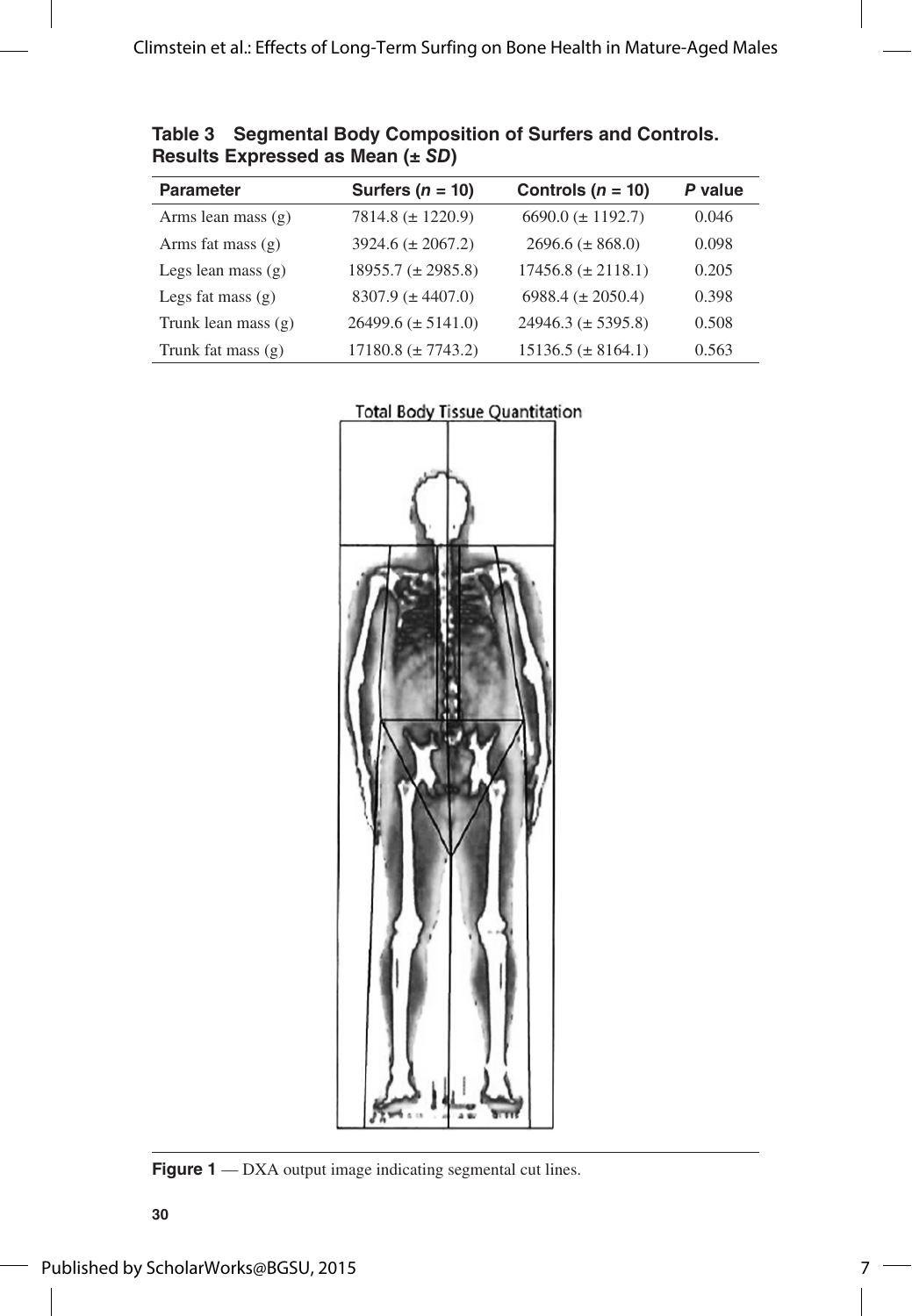difference between the groups with regard to muscle symmetry (right vs left side)  $(p = .848)$ . There were no other significant differences in segmental body composition between groups.

#### **Bone Turnover Biomarkers**

There were no significant differences in the serum blood markers of  $CTx (p = .143)$ and P1NP ( $p = .650$ ) between surfers and controls. However, we identified surfers had a lower (-21.2%) CTx (mean 0.2318ug/L,  $SD \pm 0.076$ ) when compared with controls (mean  $0.2810$ ug/L,  $SD \pm 0.070$ ) indicating less bone resorption (i.e., breakdown of bone). In addition, surfers had a greater (+6.7%) P1NP (mean 45.46ug/L,  $SD \pm 15.90$ ) compared with controls (mean 42.41ug/L,  $SD \pm 0.21$ ), indicating a higher rate of bone formation. Collectively, these statistically nonsignificant trends are evidence of an advantageous status of overall bone metabolism in the surfers group as compared with sedentary controls.

## **Discussion**

The primary aim of this study was to investigate the BMD, BMC, and segmental body composition in mature-aged male surfers. Stringent screening of participants was used in an attempt to minimize confounding variables such as physical activity, employment, smoking status, and calcium intake on BMD as these have previously been demonstrated to be confounding factors with regard to BMD and BMC (Hollenbach, Barrett-Connor, Edelstein, & Holbrook, 1993; Sanders et al., 2009). Although the rigorous screening minimized confounding effects on BMD and BMC, it resulted in making recruitment of surfers and controls into the study a challenging prospect.

With regard to ensuring an adequate surfing dose upon BMD and BMC, we believe the participants in this study are well representative of mature-aged surfers based upon the mean ages and all surfing participants had over 42 years of consecutive surfing experience and were currently surfing. An increased body mass of surfers over the control group is not surprising as previous aquatic based studies in competitive swimmers found a greater mean body mass in the swimmers than those of aged-matched controls (Walsh et al., 2013). Unfortunately, the authors did not collect data on body fat (Wroblewski, Amati, Smiley, Goodpaster, & Wright, 2011) in this study to allow comparison.

The frequency and duration of activity for the surf participants meets, indeed exceeds the American College of Sports Medicine (ACSM) Guidelines for physical activity (Haskell et al., 2007). The ACSM guidelines recommend a minimum of 30 min of moderate physical activity or exercise 5 days a weeks (or 20 min of vigorous intensity exercise 3 days a week) yet the majority (72%) of the surfers in this study had age and gender specific percent body fat values in the obese category ( $> 29\%$ ) fat) whereas the control group was slightly lower with 60% classified as obese. Wroblewski et al. (2011) however reported much lower (15.6–21.12%) percent body fat in older (60–70+yrs) male master athletes. For comparative purposes to the Australian general population, the Australian Institute of Health and Welfare (2014) recently reported only 19.9% of Australian males aged 65–74 were obese which is significantly lower than the surfing participants in this study.

https://scholarworks.bgsu.edu/ijare/vol9/iss1/4 DOI: https://doi.org/10.25035/ijare.09.01.04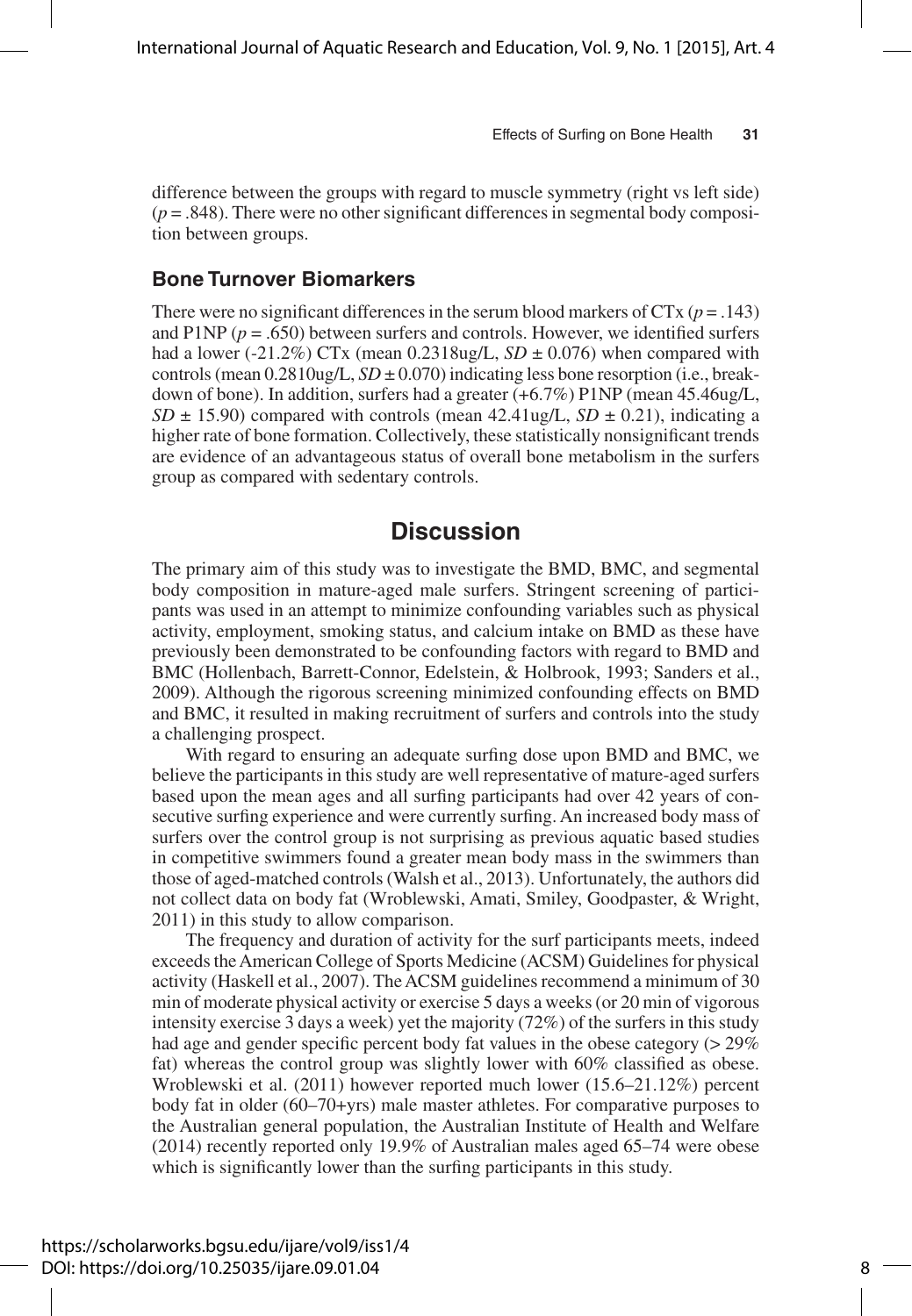We recognize that DXA is the current gold standard (Fowke & Matthews, 2010) for determination of body composition however for comparative purposes we also assessed how much the weight of the participants departed from what is considered desirable or recommended for their heights, namely the body mass index (BMI). The average BMI of Australians as reported by Craig, Halavatau, Comino, and Caterson (2001) were lower than that found in the surfers in this study (26.5 kg/m<sup>2</sup> compared with 30 kg/m<sup>2</sup>) however comparable to our controls  $(26.9 \text{ kg})$ m2). Contextualization to more recent BMI values was conducted via comparative analysis of data reported by the 2011–2012 Australian Bureau of Statistics (Pink, 2013) for Australian adult men in the age groups 55–74 years old, which was deemed most appropriate to compare with our study participants. Of this group of adult Australian males, 79.4% were either overweight  $(25.0-29.9kg/m<sup>2</sup>)$  or obese  $(\geq 30.0 \text{kg/m}^2)$ , with 42.9% classified as overweight  $(25.0-29.9 \text{kg/m}^2)$  and 36.4% classified as obese ( $\geq 30.0 \text{kg/m}^2$ ). This is comparative to the findings of the BMI results for the surfers in the current study. Given the higher percentage of the surfers in the obese classification compared with the Australian national population, the higher incidence of elevated percent fat among the surfers is of concern as it is associated with a number of chronic diseases including type 2 diabetes, cardiovascular disease, hypertension, and certain cancers (Guilbert, 2003). The elevated body fat of our surfing participants suggests surfing may not be an adequate stimulus to maintain a normal percent fat  $(21.1–25%)$  and its associated reduced health risks. The elevated mass and elevated body fat of our surfing participants may be attributed to the majority of time surfing attributed to sedentary activity (42–52%) (Secomb et al., 2014; Watsford et al., 2006) or low intensity activity (55%), both of which would be associated with a low caloric expenditure and subsequently contribute to an increased body mass. Commensurate with the elevated percent body fat the surfers also demonstrated an increased waist circumference compared with the control group. An increased waist circumference, independent of body fat, has also been shown to be a risk factor for a number of chronic diseases including type 2 diabetes, high cholesterol, hypertension, and cardiovascular disease (Refshauge, 2012; Tuuri, Loftin, & Oescher, 2002).

To examine the effect of past and current physical activity on bone remodeling the BPAQ tool was used (Weeks & Beck, 2008). The BPAQ was based upon prior research, most noteworthy being the Dolan, Williams, Ainsworth, and Shaw (2006) study of a bone loading questionnaire. The BPAC has previously been used (Bolam et al., 2014; Tuuri et al., 2002) to determine the relationship between physical activity and bone status in healthy middle-aged and older men, Bolam et al. (2014) determined the BPAQ predicted the variance in total hip, femoral neck, and spine BMD. As illustrated in Table 1, there were no significant differences between surfers and controls in both past (pPBAQ) or current (cBPAQ) physical activity. However, a significant limitation to the pBPAQ and cBPAQ is that neither tool took into account surfing as physical activity as there is no ground reaction force data on surfing available. Consequently, this limitation would have underestimated the total forces applied to surfers during their lifetime of surfing as well as current forces they subject themselves to while surfing. Therefore the surfing activity appears to be the only difference in physical activity between the two groups.

To ensure DXA results would be within an acceptable margin of error, we completed an intraexperimenter reliability pilot study before the main study. Intra-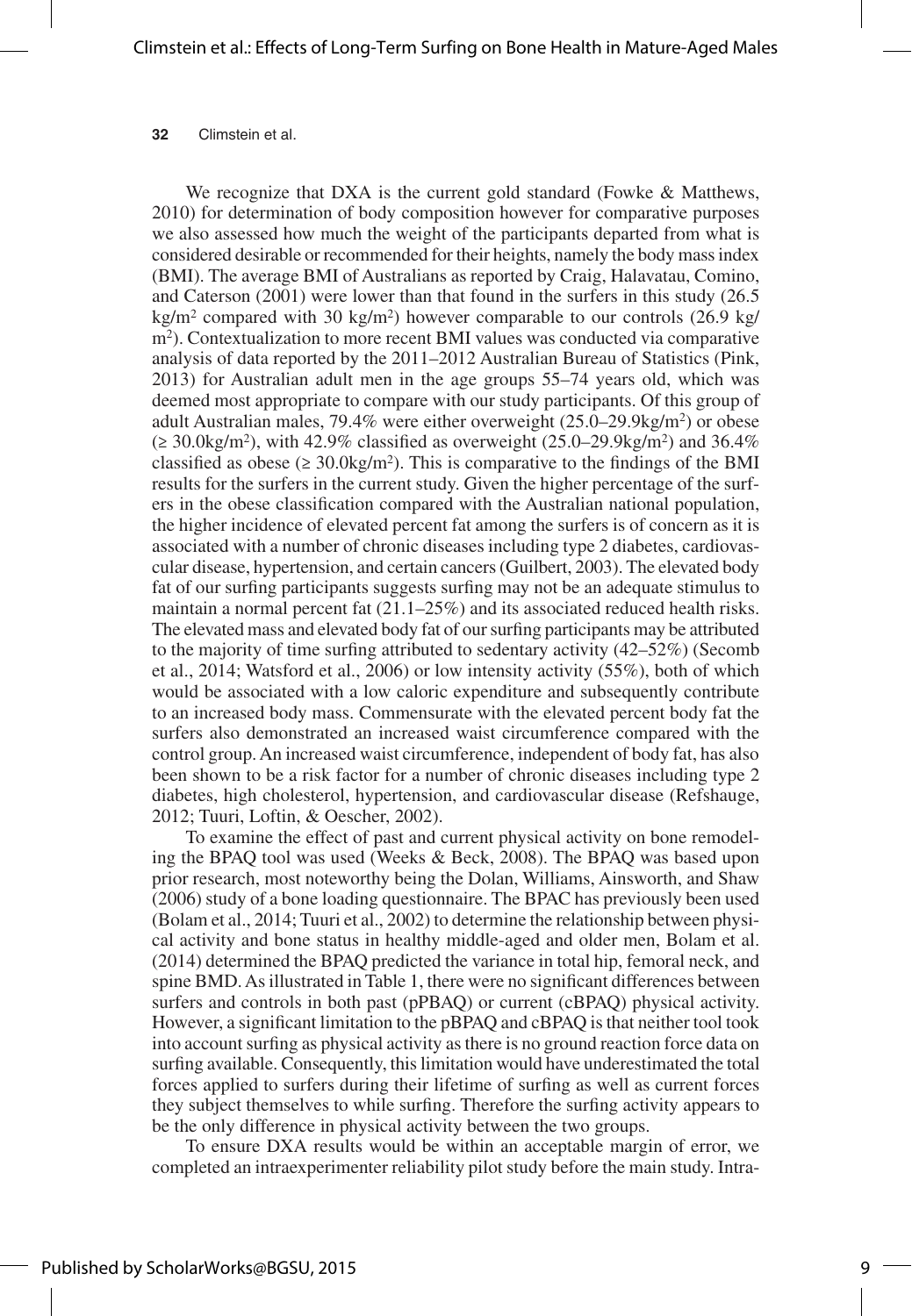rater reliability involved repeat testing of a limited number  $(n = 8)$  of participants for data collection and analysis of BMD, BMC, and segmental body composition (lean mass and fat mass). Any differences between the two scans should have derived from repositioning of the participants as well as any error of the scan. The results were not significantly different with a highest absolute total margin of error being +1.6%, which was previously reported by Mattila, Tallroth, Marttinen, and Pihlajamaki (2007) and found to be acceptable. Therefore, having demonstrated an acceptable experimenter reliability and very high ICC's lends confidence to our BMD, BMC, and segmental body composition findings in this study.

Contrary to our expectation that surfers would have a lower BMD compared with controls we identified that surfers actually demonstrated a greater BMD in the arms, trunk, ribs, spine, and pelvis as compared with the sedentary controls (Table 2). The development of higher BMD in the surfers was most likely the result from the torque applied to the arms while paddling. Orwoll, Ferar, Oviatt, McClung, and Huntington (1989) previously investigated the BMD of swimmers and found a significantly increased BMD in their wrists as compared with sedentary controls. Orwoll et al. (1989) attributes this increased BMD to the forces applied by the forearm muscles while swimming. As the surfers had a significantly higher lean mass in the arms, the increased BMD may also be a result of the tension developed from the muscle shear force on the bone. The external forces and internal muscular forces have both been theorized to contribute to positive bone remodelling (Ferry et al., 2011; Kohrt, Barry, & Schwartz, 2009). Hwang et al. (2006) investigated the BMD of breath-hold divers and concluded that the repetitive forceful muscular contractions against the resistance of water may have a greater effect on BMD than the absence of weight-bearing activity.

With regard to the spine, lumbar spine  $(L_1 \text{ to } L_4)$  and trunk, we attributed the significantly higher spine BMD (+21.2%,  $p = .026$ ) and lumbar spine BMD  $(+22.8\%, p=.023)$  to surfers spending a significant amount of time (65%) paddling which requires the surfers to maintain an extended isometric posture. Key spinal extensors such as the erector spinae (iliocostalis, longissimus, and spinalis) are crucial in maintaining this isometric extended position. Sinaki, McPhee, Hodgson, Merritt, and Offord (1986) have identified a significant positive correlation between back extensor strength and spine BMD. Halle, Smidt, O'Dwyer, and Lin (1990) also reported a significant correlation ( $p < .01$ ,  $r = .67$ ) between muscle torque and BMD of the spine, they concluded that there is a strong positive relationship between flexor and extensor strength of the spine and BMD. Our current study evaluating surfers isometric extensor strength using the Biering-Sørensen test has revealed surfers (competitive and recreational) have very high endurance times (mean 147.13 s,  $SD \pm 42.53$ ) in comparison with previously published norms (McGill, Melanie, Crosby, & Russell, 2010).

With regard to the significantly higher BMD in the ribs in surfers, we believe this is attributed to compressive forces incurred while paddling and surfing, which accounts for 66% of the total time during a surfing session. We also believe the increased BMD in the pelvis is due to compressive forces in the prolonged prone position while paddling. Although there were no significant differences in the biomarkers P1NP and CTx, we believe the overall bone balance of greater bone formation as opposed to bone loss found in the surfers is advantageous with regard to their ongoing bone health.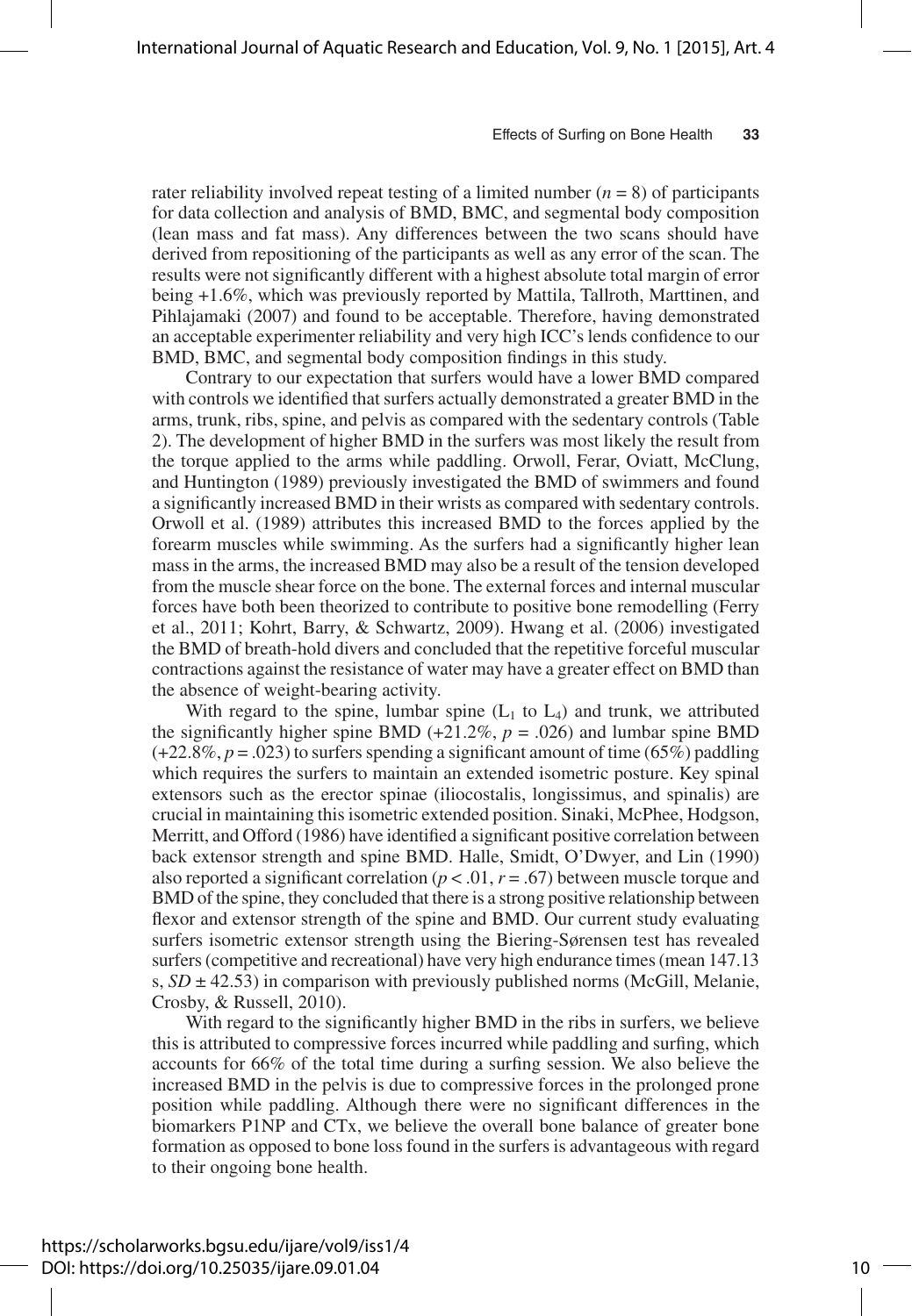# **Conclusions**

This is the first investigation of bone health and segmental body composition in surfers to date. The bone health of mature-aged surfers who exclusively surf for their physical activity was investigated as this cohort would best represent the effects of long-term surfing on BMD and BMC. From this study it was identified that surfing appears to be advantageous with regard to BMD and BMC, however limited to the upper body segments which are most involved while surfing. Furthermore, aquatic activity specific improvements in body composition, specifically in lean mass in the arms, which are heavily involved in paddling while surfing, were also evident. Given the elevated percent fat demonstrated by the surfing participants, matureaged surfers are recommended to incorporate other modes of aerobic exercise into their physical activity regimen to improve weight management for long-term health benefits. It is also recommended surfers participate in progressive resistance training exercise to improve the BMD of their legs which should subsequently reduce their risk of fracture in later life.

Our findings indicate long-term participation in surfing is beneficial to bone health and therefore contributes to an improved overall health while aging. Future studies which evaluate the serial assessment of BMD and BMC in young, middleaged, and mature-aged individuals who surf may provide further information on the time course changes in bone health associated with surfing throughout the lifespan.

#### **Acknowledgments**

The authors would like to thank members of the local board riders clubs in the Gold Coast area and in particular the Table of Knowledge board riders club at Rainbow Bay for promoting and participation in this study. I would also like to thank Professor Pat O'Shea, friend and mentor, for instilling a passion for research; you are sincerely missed but not forgotten.

## **References**

- Australian Institute of Health and Welfare. (2014). Older Australia at a glance (fourth edition). Retrieved spetember 8, 2014, from http://www.aihw.gov.au/publicationdetail/?id=6442468045
- Becker, B.E. (2009). Research needs in aquatics. *International Journal of Aquatic Research and Education, 3,* 4–9.
- Bellew, J.W., & Gehrig, L. (2006). A comparison of bone mineral density in adolescent female swimmers, soccer players, and weight lifters. *Pediatric Physical Therapy, 18*(1), 19–22. PubMed doi:10.1097/01.pep.0000200952.63544.16
- Bolam, K.A., Beck, B.R., Adlard, K.N., Skinner, T.L., Cormie, P., Galvao, D.A., . . . Taaffe, D.R. (2014). The relationship between BPAQ-derived physical activity and bone density of middle-aged and older men. *Osteoporosis International*. PubMed
- Chen, J-H., Liu, C., You, L., & Simmons, C.A. (2010). Boning up on Wolff's Law: Mechanical regulation of the cells that make and maintain bone. *Journal of Biomechanics, 43*(1), 108–118. PubMed doi:10.1016/j.jbiomech.2009.09.016
- Craig, P., Halavatau, V., Comino, E., & Caterson, I. (2001). Differences in body composition between Tongans and Australians: time to rethink the healthy weight ranges? *International Journal of Obesity and Related Metabolic Disorders, 25*(12), 1806–1814. PubMed doi:10.1038/sj.ijo.0801822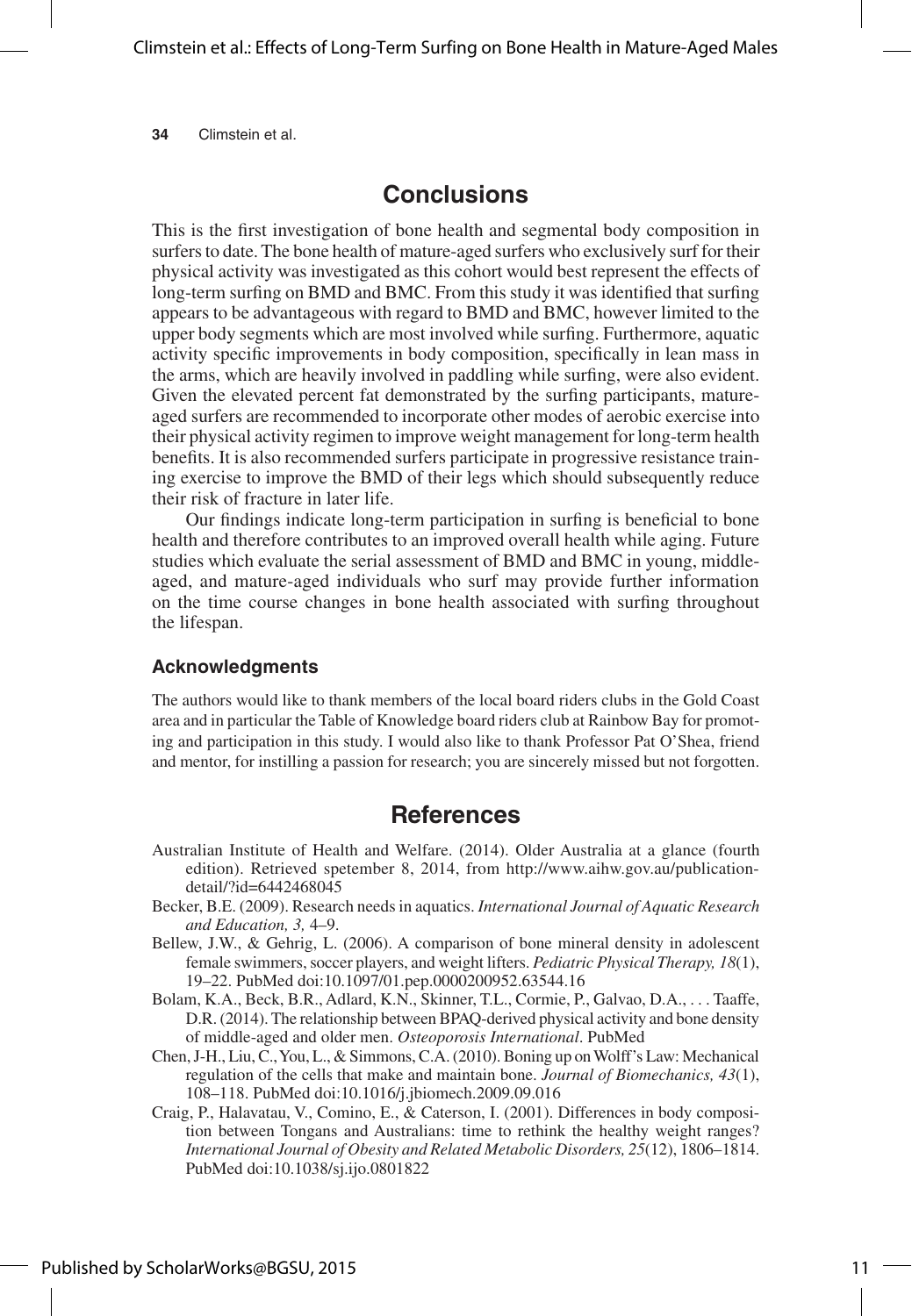- Dolan, S.H., Williams, D.P., Ainsworth, B.E., & Shaw, J.M. (2006). Development and reproducibility of the bone loading history questionnaire. *Medicine and Science in Sports and Exercise, 38*(6), 1121–1131. PubMed doi:10.1249/01.mss.0000222841. 96885.a8
- Duan, Y., Duboeuf, F., Munoz, F., Delmas, P.D., & Seeman, E. (2006). The fracture risk index and bone mineral density as predictors of vertebral structural failure. *Osteoporosis International, 17*(1), 54–60. PubMed doi:10.1007/s00198-005-1893-5
- Eurich, Alea D., Brown, Lee E., Coburn, Jared W., Noffal, Guillermo J., Nguyen, Diamond, Khamoui, Andy V., & Uribe, Brandon P. (2010). Performance differences between sexes in the pop-up phase of surfing. *Journal of strength and conditioning research / National Strength & Conditioning Association, 24*(10), 2821-2825. doi: 10.1519/ JSC.0b013e3181f0a77f
- Ferry, B., Duclos, M., Burt, L., Therre, P., Le Gall, F., Jaffre, C., & Courteix, D. (2011). Bone geometry and strength adaptations to physical constraints inherent in different sports: comparison between elite female soccer players and swimmers. *Journal of Bone and Mineral Metabolism, 29*(3), 342–351. PubMed doi:10.1007/s00774-010-0226-8
- Fleiss, J.L. (1986). *The design and analysis of clinical experiments* doi:DOI: 10.1002/9781118032923
- Fowke, J.H., & Matthews, C.E. (2010). PSA and body composition by dual X-ray absorptiometry (DXA) in NHANES. *The Prostate, 70*(2), 120–125. PubMed
- Gómez-Bruton, A., Gonzalez-Aguero, A., Gomez-Cabello, A., Casajus, J.A., & Vicente-Rodriguez, G. (2013). Is bone tissue really affected by swimming? A systematic review. *PLoS ONE, 8*(8), e70119. PubMed doi:10.1371/journal.pone.0070119
- Guilbert, J.J. (2003). The world health report 2002 reducing risks, promoting healthy life. *Education for Health (Abingdon), 16*(2), 230. PubMed doi:10.1080/1357628031000116808
- Halle, J.S., Smidt, G.L., O'Dwyer, K.D., & Lin, S.Y. (1990). Relationship between trunk muscle torque and bone mineral content of the lumbar spine and hip in healthy postmenopausal women. *Physical Therapy, 70*(11), 690–699. PubMed
- Haskell, W.L., Lee, I.M., Pate, R.R., Powell, K.E., Blair, S.N., Franklin, B.A., . . . Bauman, A. (2007). Physical activity and public health: updated recommendation for adults from the American College of Sports Medicine and the American Heart Association. *Medicine and Science in Sports and Exercise, 39*(8), 1423–1434. PubMed doi:10.1249/ mss.0b013e3180616b27
- Hollenbach, K.A., Barrett-Connor, E., Edelstein, S.L., & Holbrook, T. (1993). Cigarette smoking and bone mineral density in older men and women. *American Journal of Public Health, 83*(9), 1265–1270. PubMed doi:10.2105/AJPH.83.9.1265
- Hwang, H., Bae, J., Hwang, S., Park, H., & Kim, I. (2006). Effects of breath-hold diving on bone mineral density of women divers. *Joint, Bone, Spine, 73*(4), 419–423. PubMed doi:10.1016/j.jbspin.2005.07.005
- International Osteoporosis Foundation. (2014). Calcium calculator. Retrieved 24 September 2014, from http://www.iofbonehealth.org/calcium-calculator
- Iolascon, G., Resmini, G., & Tarantino, U. (2013). Mechanobiology of bone. *Aging Clinical and Experimental Research, 25*(Suppl. 1), S3–S7. PubMed doi:10.1007/s40520-013- 0101-2
- Kohrt, W.M., Barry, D.W., & Schwartz, R.S. (2009). Muscle forces or gravity: what predominates mechanical loading on bone? *Medicine and Science in Sports and Exercise, 41*(11), 2050–2055. PubMed doi:10.1249/MSS.0b013e3181a8c717
- Lexell, J.E., & Downham, D.Y. (2005). How to assess the reliability of measurements in rehabilitation. *American Journal of Physical Medicine & Rehabilitation, 84*(9), 719–723. PubMed doi:10.1097/01.phm.0000176452.17771.20
- Loveless, D.J. (2014). Paddling Performance in Recreational and Competitive Junior Surfers. Retrieved Agu 17, 2014, from http://research-hub.griffith.edu.au/display/n75e0ce53b-077b34e514e5c7bf62832cb

https://scholarworks.bgsu.edu/ijare/vol9/iss1/4 DOI: https://doi.org/10.25035/ijare.09.01.04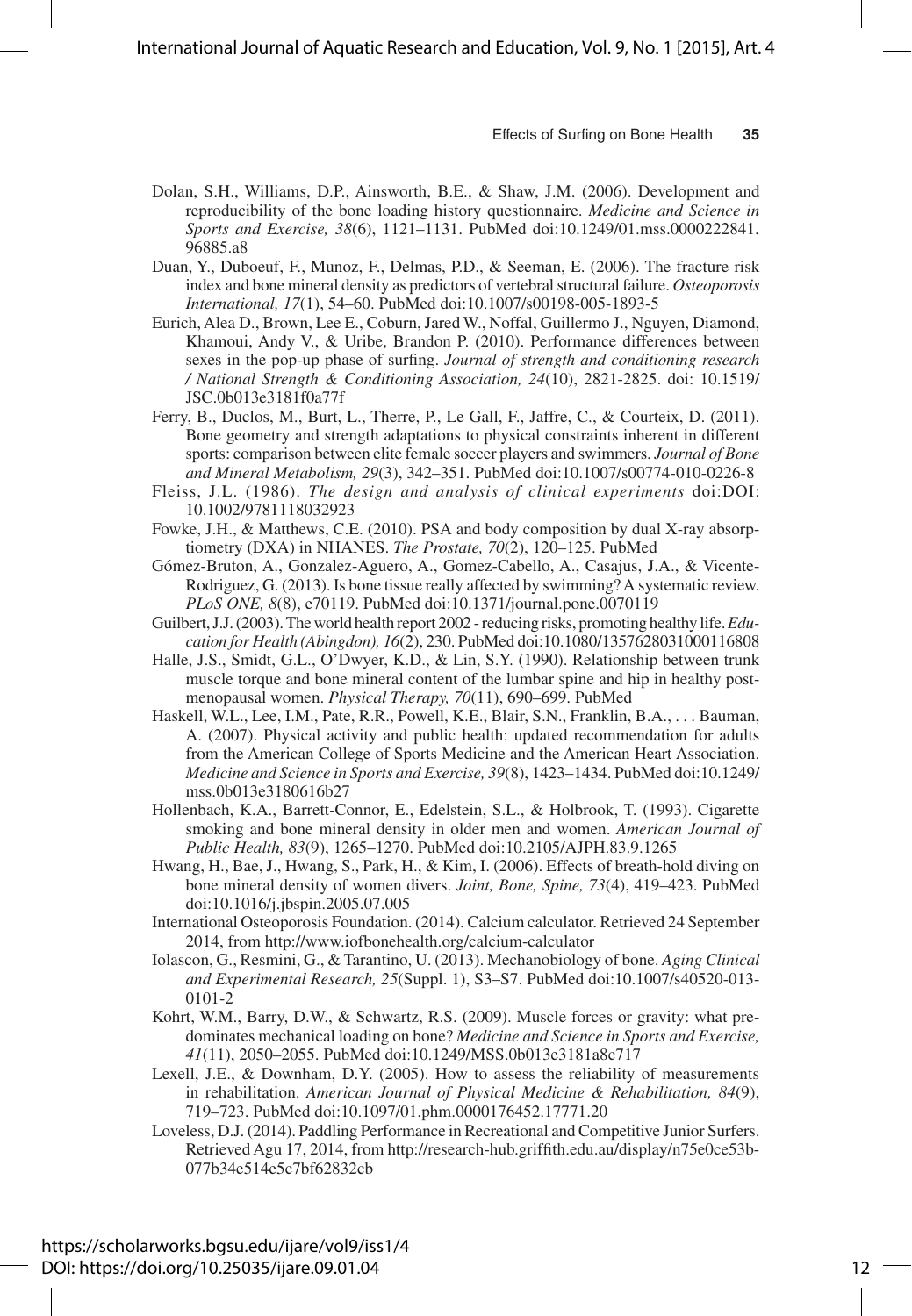- Mattila, V.M., Tallroth, K., Marttinen, M., & Pihlajamaki, H. (2007). Physical fitness and performance. Body composition by DEXA and its association with physical fitness in 140 conscripts. *Medicine and Science in Sports and Exercise, 39*(12), 2242–2247. PubMed doi:10.1249/mss.0b013e318155a813
- McGill, S, Melanie, B, Crosby, I, & Russell, C. (2010). Clinical tools to quantify torso flexion endurance: normative data from student and firefighter populations *Occupational Ergonomics, 9*, 55-61. doi: 10.3233/OER-2010-0181
- Melton, L.J., 3rd, Looker, A.C., Shepherd, J.A., O'Connor, M.K., Achenbach, S.J., Riggs, B.L., & Khosla, S. (2005). Osteoporosis assessment by whole body region vs. sitespecific DXA. *Osteoporosis International, 16*(12), 1558–1564. PubMed doi:10.1007/ s00198-005-1871-y
- Nana, A., Slater, G.J., Hopkins, W.G., & Burke, L.M. (2012). Effects of daily activities on dual-energy X-ray absorptiometry measurements of body composition in active people. *Medicine and Science in Sports and Exercise, 44*(1), 180–189. PubMed doi:10.1249/ MSS.0b013e318228b60e
- Orwoll, E.S., Ferar, J., Oviatt, S.K., McClung, M.R., & Huntington, K. (1989). The relationship of swimming exercise to bone mass in men and women. *Archives of Internal Medicine, 149*(10), 2197–2200. PubMed doi:10.1001/archinte.1989.00390100035009
- Pink, B. (2013). Australian Health Survey: Updated Results, 2011–12. Retrieved August 17, 2014, from http://www.abs.gov.au/ausstats/abs@.nsf/Lookup/4364.0.55.003Cha pter12011-2012
- Refshauge, A. (2012). Risk factors contributing to chronic disease. Retrieved September 1, 2014, from http://www.aihw.gov.au/WorkArea/DownloadAsset.aspx?id=10737421546
- Sanders, K.M., Nowson, C.A., Kotowicz, M.A., Briffa, K., Devine, A., & Reid, I.R. (2009). Calcium and bone health: position statement for the Australian and New Zealand Bone and Mineral Society, Osteoporosis Australia and the Endocrine Society of Australia. *The Medical Journal of Australia, 190*(6), 316–320. PubMed
- Secomb, J.L., Sheppard, J.M., & Dascombe, B.J. (2014). Time-Motion Analysis of a Two Hour Surfing Training Session. *Int J Sports Physiol Perform*. doi: 10.1123/ijspp.2014- 0002
- Pereira Silva, J.A., Costa Dias, F., Fonseca, J.E., Canhao, H., Resende, C., & Queiroz, Viana, M. (2004). Low bone mineral density in professional scuba divers. *Clinical Rheumatology, 23*(1), 19–20. PubMed doi:10.1007/s10067-003-0787-1
- Sinaki, M., McPhee, M.C., Hodgson, S.F., Merritt, J.M., & Offord, K.P. (1986). Relationship between bone mineral density of spine and strength of back extensors in healthy postmenopausal women. *Mayo Clinic Proceedings, 61*(2), 116–122. PubMed doi:10.1016/ S0025-6196(12)65197-0
- Stark, A. (2013). Surfing Australia Annual Report. Retrieved 20th August, 2014, from https:// www.surfingaustralia.com/documents/annual%20report%202013.pdf
- Taaffe, D.R., Snow-Harter, C., Connolly, D.A., Robinson, T.L., Brown, M.D., & Marcus, R. (1995). Differential effects of swimming versus weight-bearing activity on bone mineral status of eumenorrheic athletes. *Journal of Bone and Mineral Research, 10*(4), 586–593. PubMed doi:10.1002/jbmr.5650100411
- Tuuri, G., Loftin, M., & Oescher, J. (2002). Association of swim distance and age with body composition in adult female swimmers. *Medicine and Science in Sports and Exercise, 34*(12), 2110–2114. PubMed doi:10.1097/00005768-200212000-00037
- Vasikaran, S., Eastell, R., Bruyere, O., Foldes, A.J., Garnero, P., Griesmacher, A., . . . Kanis, J.A. (2011). Markers of bone turnover for the prediction of fracture risk and monitoring of osteoporosis treatment: a need for international reference standards. *Osteoporosis International, 22*(2), 391–420. PubMed doi:10.1007/s00198-010-1501-1
- Velez, N.F., Zhang, A., Stone, B., Perera, S., Miller, M., & Greenspan, S.L. (2008). The effect of moderate impact exercise on skeletal integrity in master athletes. *Osteoporosis International, 19*(10), 1457–1464. PubMed doi:10.1007/s00198-008-0590-6